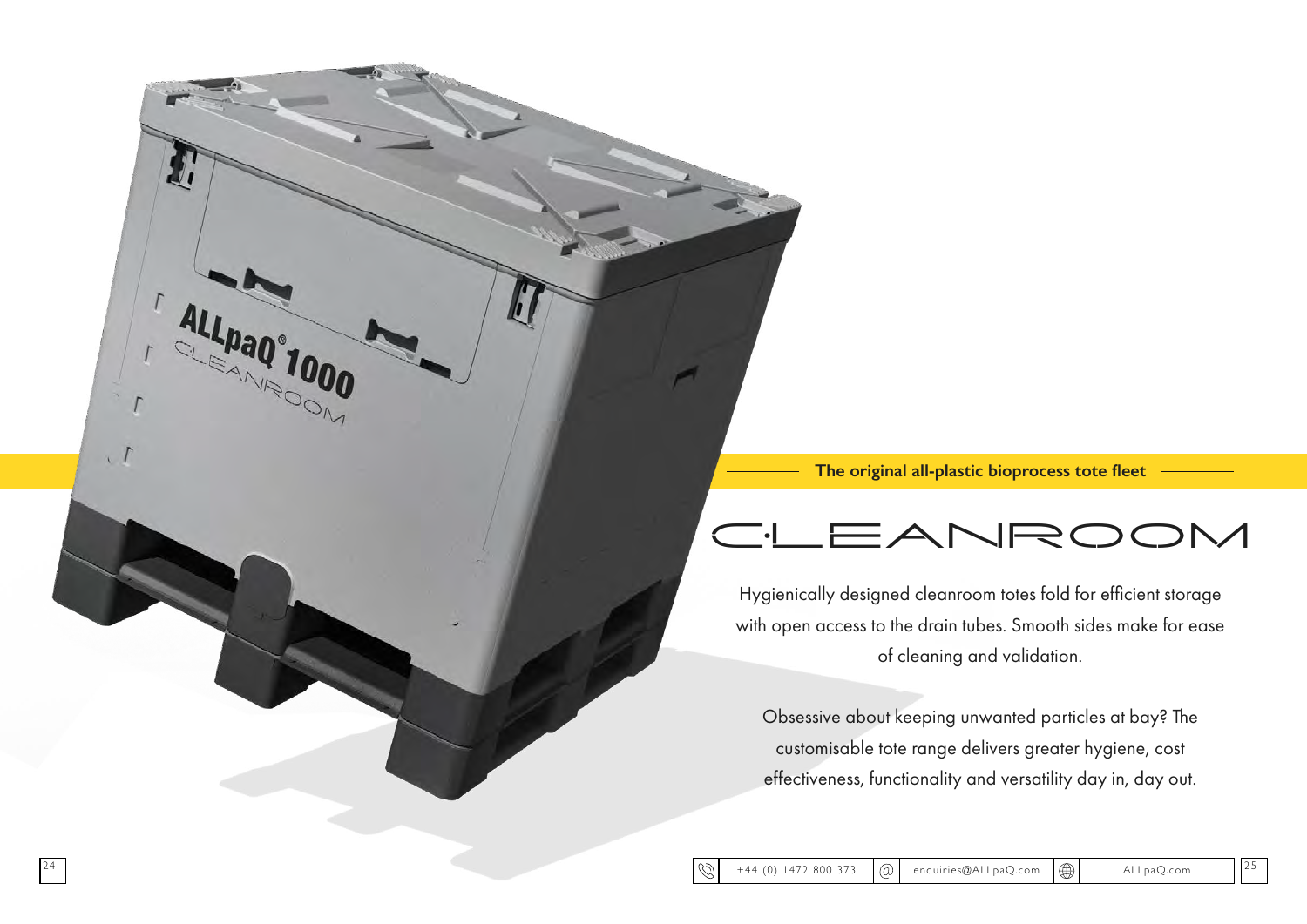# KEEP YOUR PROCESS CLEAN, KEEP IT LEAN

### **The (clean)room freak**

ALLpaQ Cleanroom totes are designed for specific use within your cleanroom environment.

> Foldable to enhance storage capability within controlled environments

Equipped with open access to the drain tubes for ease of operation



Manufactured in virgin material with smooth sides to inhibit bacterial growth



| Individual sidewalls can be removed for |  |
|-----------------------------------------|--|
| cleaning and sterilising                |  |



Maintain optimal uptime with sterilised and verified as being fit-to-fill single-use bags.

## **Compatible with** all single-use bag types

Plastic totes are jet washable